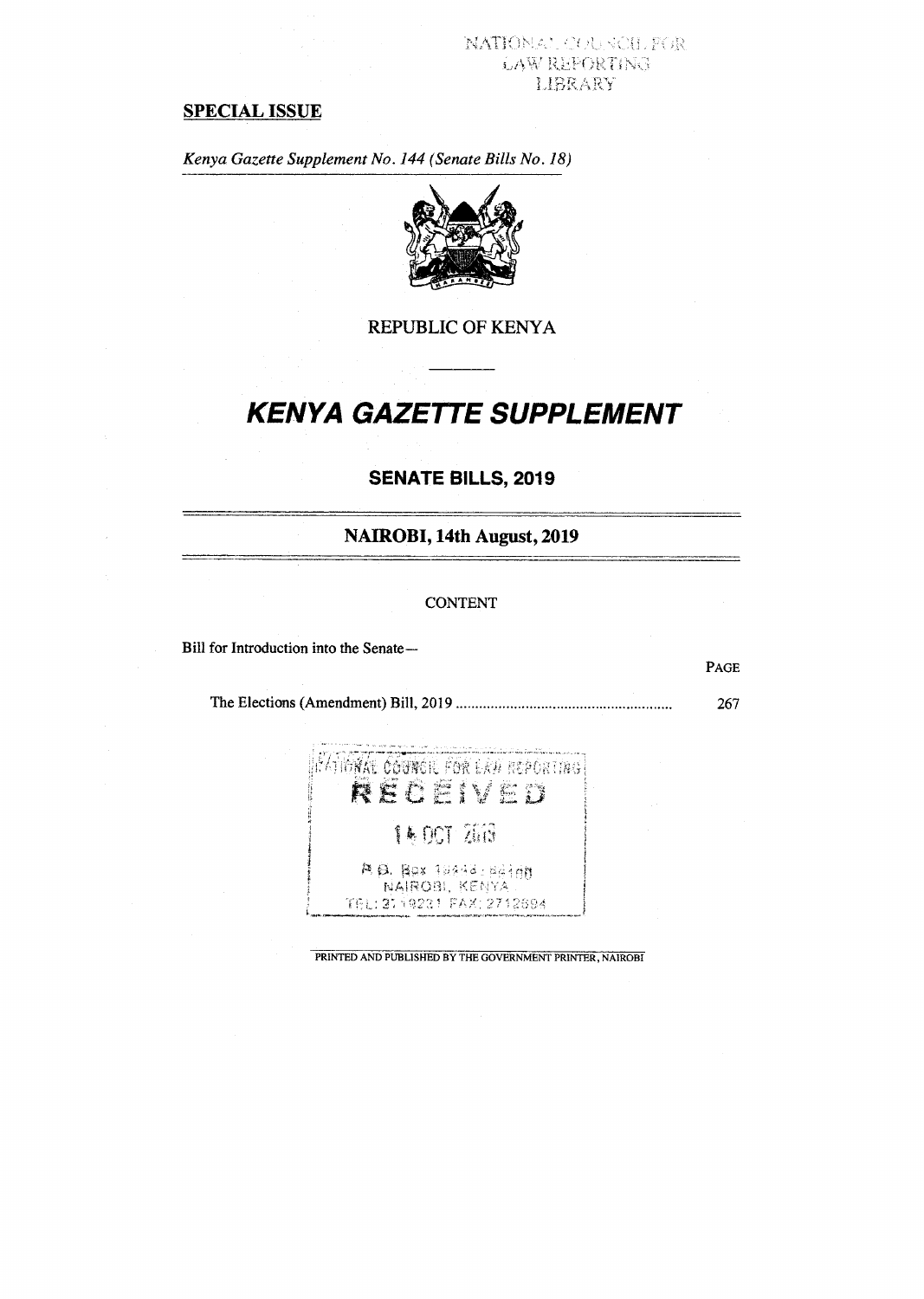$\label{eq:2.1} \frac{1}{2} \int_{\mathbb{R}^3} \frac{1}{\sqrt{2}} \, \frac{1}{\sqrt{2}} \, \frac{1}{\sqrt{2}} \, \frac{1}{\sqrt{2}} \, \frac{1}{\sqrt{2}} \, \frac{1}{\sqrt{2}} \, \frac{1}{\sqrt{2}} \, \frac{1}{\sqrt{2}} \, \frac{1}{\sqrt{2}} \, \frac{1}{\sqrt{2}} \, \frac{1}{\sqrt{2}} \, \frac{1}{\sqrt{2}} \, \frac{1}{\sqrt{2}} \, \frac{1}{\sqrt{2}} \, \frac{1}{\sqrt{2}} \, \frac{1}{\sqrt{2}} \,$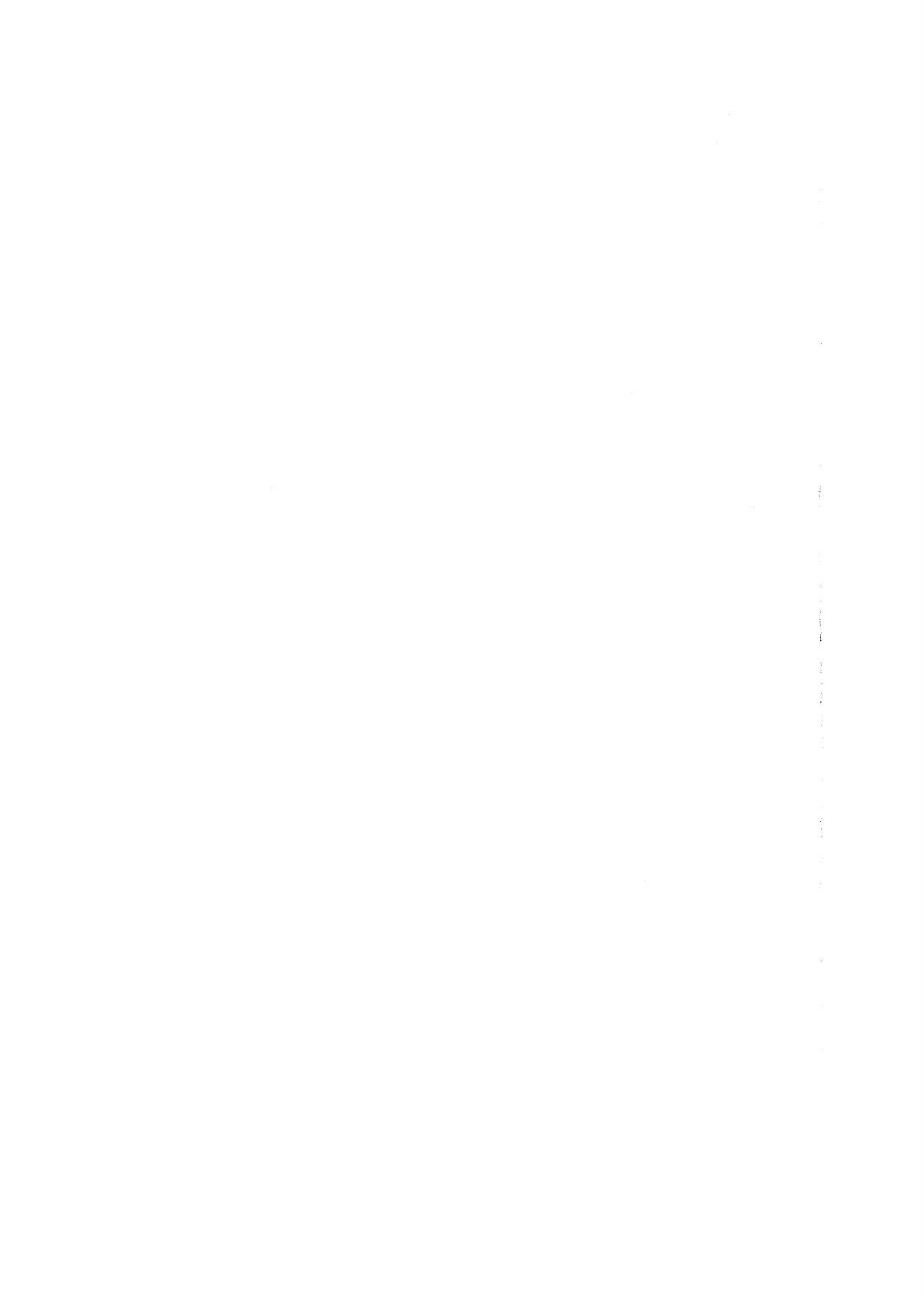## **THE ELECTIONS (AMENDMENT) BILL, 2019**

# **A Bill for**

**AN ACT of Parliament to amend the Elections Act to allow the use of a candidate's popular name on a nomination or election ballot paper; and for connected purposes** 

**ENACTED** by the Parliament of Kenya, as follows —

1. This Act may be cited as the Elections (Amendment) Act, 2019.

2. Section 2 of the Elections Act, in this Act referred to as "the principal Act" is amended by inserting the following new definition immediately after the definition of the word "polling station"—

"popular name" a name by which a candidate is known to the public but which does not appear in the candidate's national identity card or passport;

3. The principal Act is amended by inserting the following new section immediately after section 32—

Use of popular name on nomination and election ballot papers.

**32A.** (1) A candidate's popular name may be included on a ballot paper for purposes of a party primary or an election.

(2) A candidate shall apply to the Commission, in the prescribed form, for the inclusion of the candidate's popular name in terms of subsection  $(1)$ -

- (a) in the case of a party candidate, no later than twenty-one days before the submission of names under section 31(2B);
- (b) in the case of an independent candidate, at the time of submission of the candidate's symbol under section  $32(1)(a)$ ;

Amendment of section 2 of No. 24 of 2011.

Insertion of new section 32A in No. 24 of 2011.

Short title.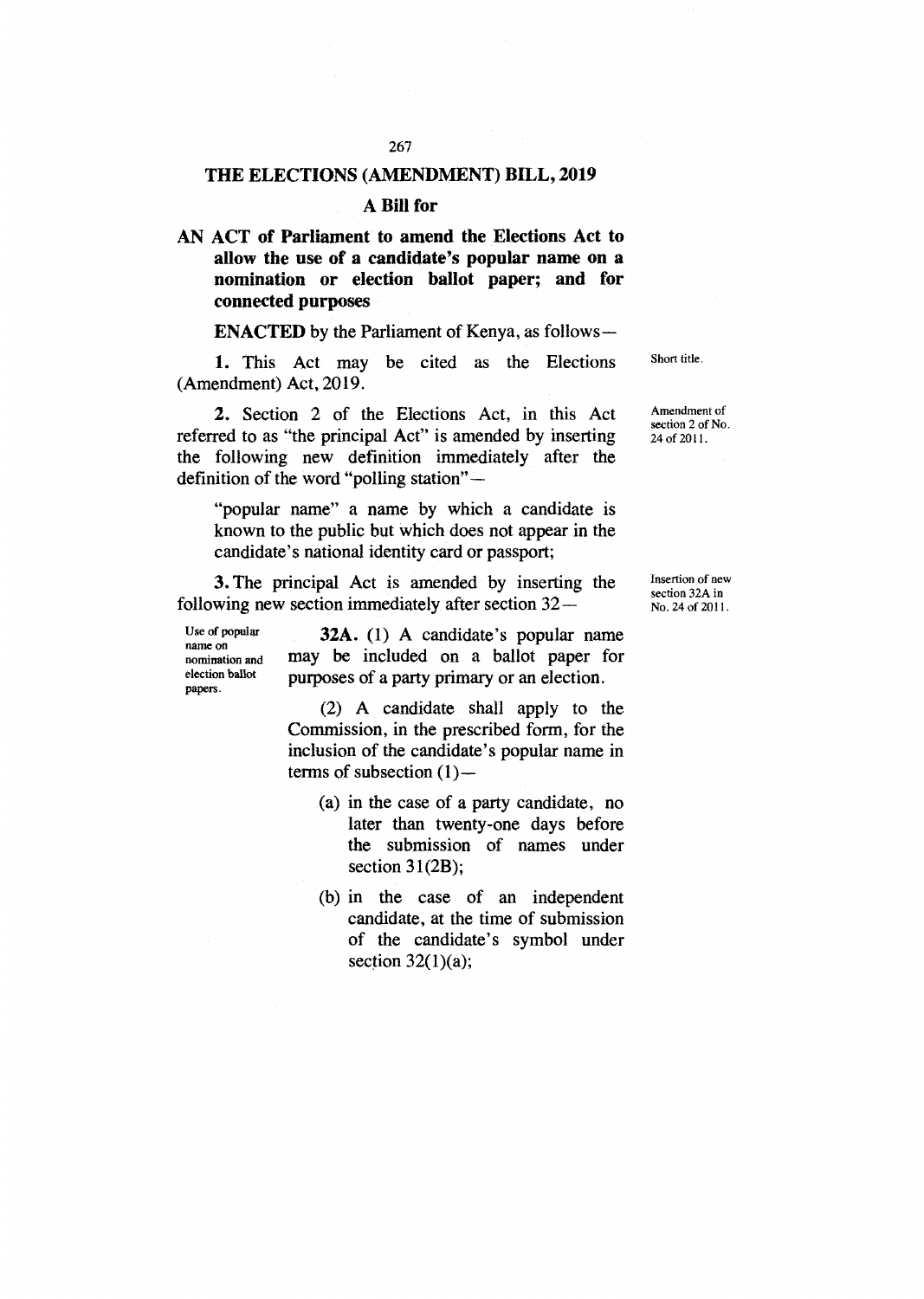(3) The Commission shall, within seven days of receipt of an application under subsection (2), notify the candidate of its decision in writing.

(4) Where the Commission approves the use of a candidate's popular name under subsection  $(3)$ —

- (a) the Commission shall issue the candidate a certificate to prove that the Commission has authorised the use of the popular name in terms of this Act; and
- (b) the candidate's popular name shall appear on a nomination or election ballot paper—
	- (i) in the format approved by the Commission;
	- (ii) on the documents relating sections  $31(2A)$ ,  $(2B)$ ,  $2(C)$ and 2(D), 33(1)(c) and (2) and 86(1)(c); and
	- (iii) on any other document originating from the candidate, candidate's party or the Commission.

#### **4.** Section 109 of the principal Act is amended—

- (a) in subsection (3) by inserting the words "and the Senate" immediately after the words "the National Assembly"; and
- (b) in subsection (4) by inserting the words "and the Senate" immediately after the words "the National Assembly".

Amendment of section 109 of No. 24 of 2011.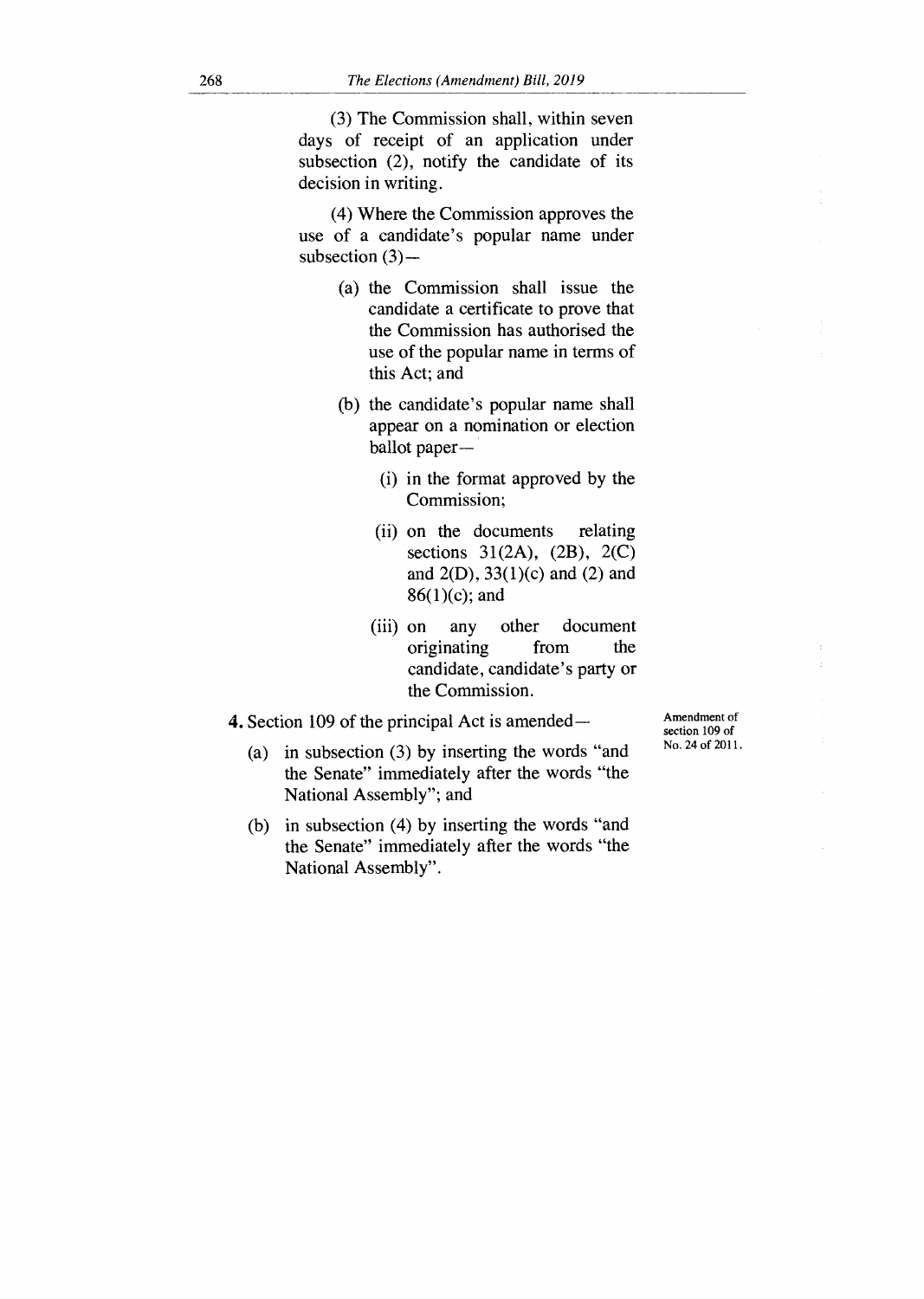#### **MEMORANDUM OF OBJECTS AND REASONS**

#### **Statement of objects and reasons**

The purpose of this Bill is to amend the Elections Act, No. 24 of 2011, to allow a candidate to be presented to the electorate on party primary or election ballot papers in the way in which the candidate has chosen to familiarize himself or herself to the electorate.

Currently, the law only permits the use of a candidate's official name as it appears in the register of voters and in the candidate's identification documents. A candidate who wishes to have his or her popular name included on a ballot paper has to go through the lengthy process of officially changing his or her name through the procedures set out under the Registration of Persons Act, Cap 107, the Registration of Documents Act, Cap. 285 and the Rules and Regulations made under the two Acts.

The ultimate goal of an election is to ensure that the electorate choose their preferred leaders in a free and fair environment. Name recognition thus becomes an important aspect of a free and fair election and should be enabled to the fullest extent. It ensures that a voter easily identifies his or her preferred candidate on a ballot and therefore votes in the way he or she intended. Candidates should therefore not be unduly restricted in the way they present themselves to the electorate on the ballot and other electionrelated material as this hinders the realization the candidates' right to, without unreasonable restrictions, contest in an election and the electorate's right to free expression of their will, as contemplated under Article 38 of the Constitution.

This Bill therefore seeks to provide for the inclusion of a candidate's popular name on a ballot paper while at the same time safeguarding the sanctity of the electoral process.

Further, to ensure that this flexibility does not prejudice a free and fair election in any way, the Independent Electoral and Boundaries Commission would be required to approve the use of a popular name in an election.

The Bill also proposes to amend section 109 of the Elections Act to ensure compliance with Articles 94(5) of the Constitution in the approval of Regulations made pursuant to the proposed new clauses, and the Elections Act in general.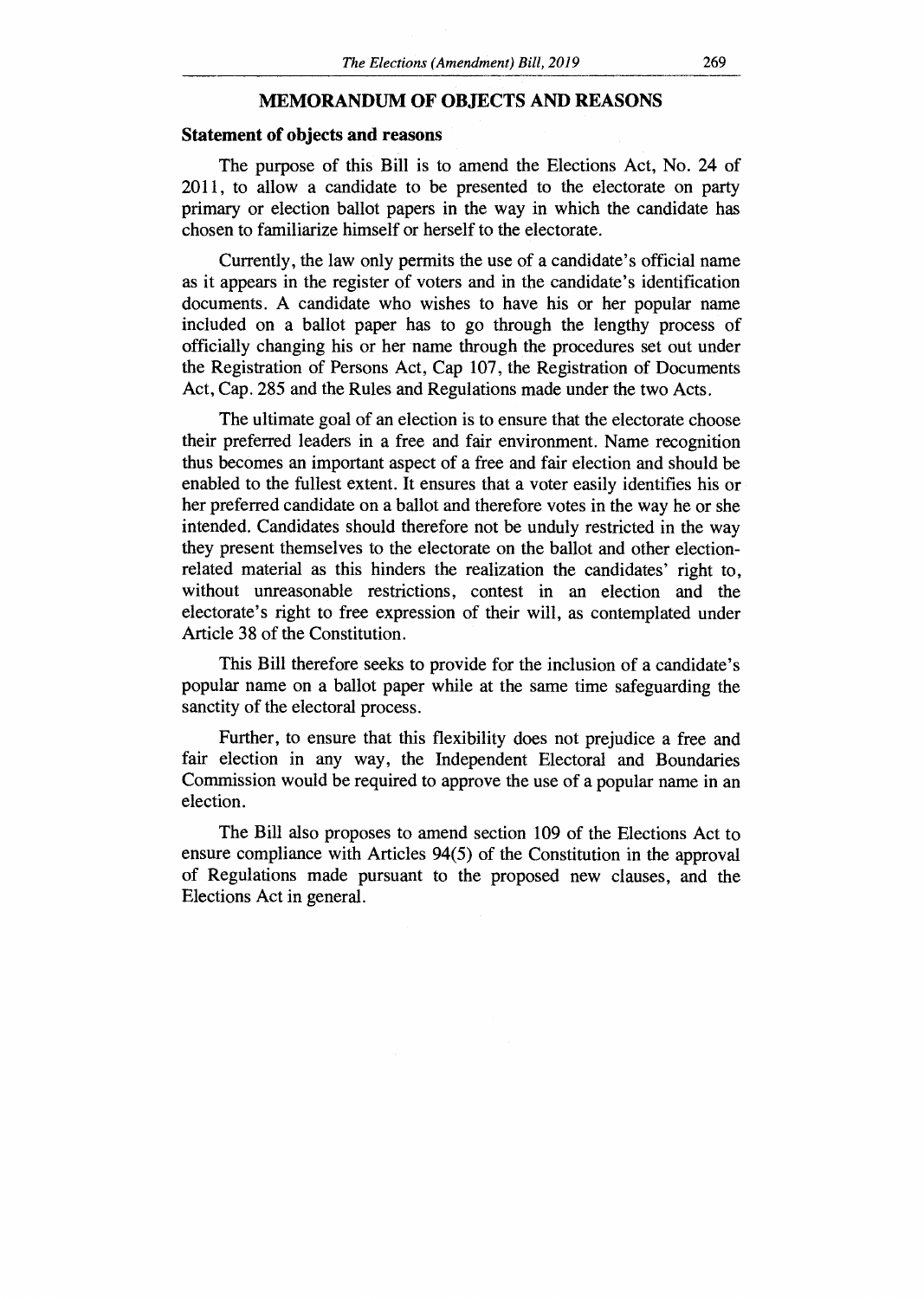# **Statement on the delegation of legislative powers and limitation of fundamental rights and freedoms**

The Bill delegates legislative power to the Independent Electoral and Boundaries Commission to enable the Commission to determine the conditions that  $\epsilon$  ay limit the use of a popular name on a ballot paper.

The Bill does not limit fundamental rights and freedoms.

# **Statement on how the Bill concerns county governments**

Under Article 110(1) of the Constitution, a Bill concerning county governments includes a Bill relating to the election of members of a county assembly or a county executive. This Bill seeks to amend the Elections Act to allow the use of a candidate's popular name on nomination and ballot papers. This includes a candidate who contests in a county assembly or in a gubernatorial election.

The Bill is therefore one that concerns county governments in terms of Article 110(1)(a) of the Constitution.

# **Statement that the Bill is not a money Bill, within the meaning of Article 114 of the Constitution**

This Bill is not a money Bill within the meaning of Article 114 of the Constitution.

Dated the 4th July, 2019

# **EPHRAIM MAINA,**  *Senator.*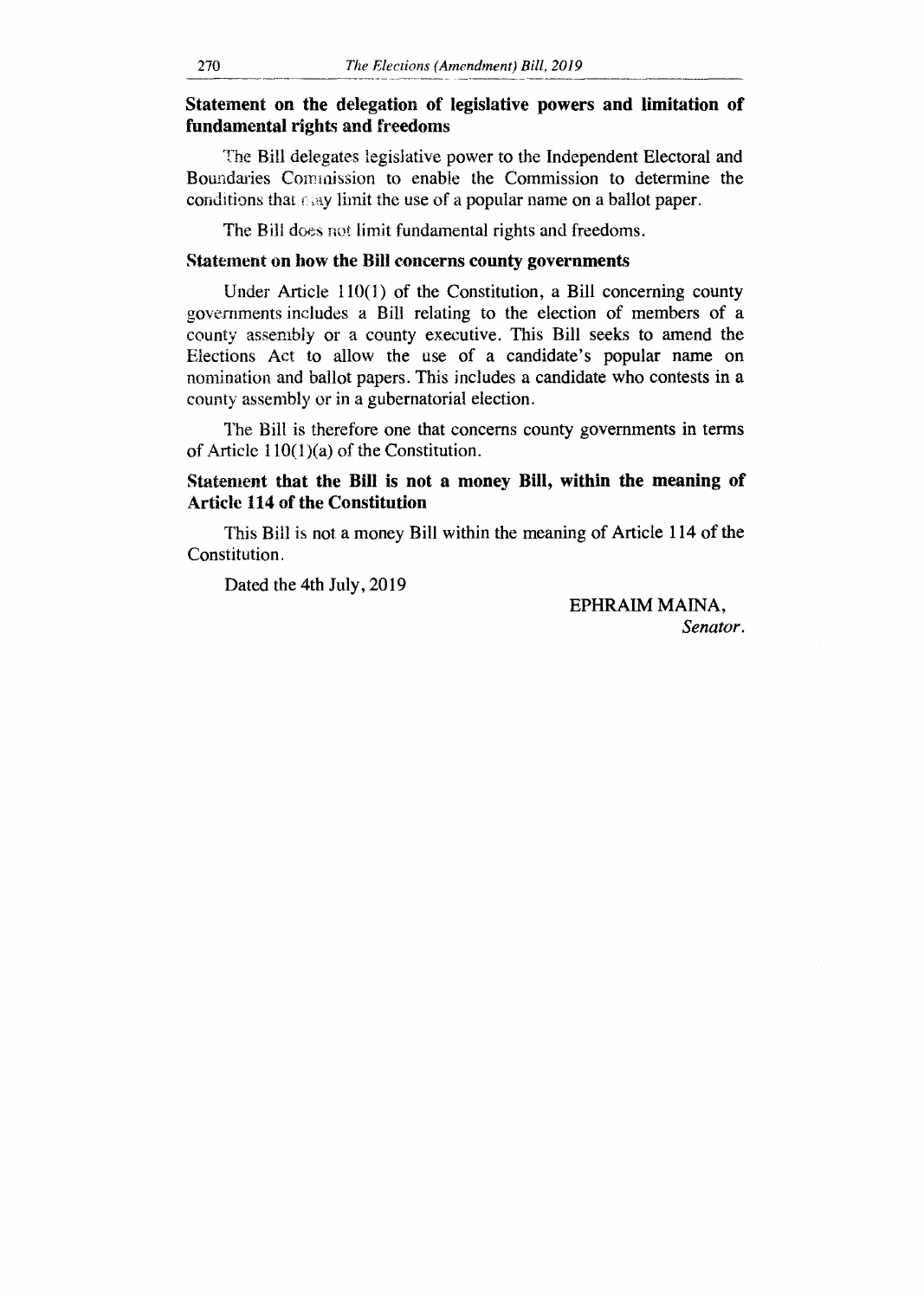*Section 2 of No. 24 of 2011 which it is proposed to amend-*

#### **2. Interpretation**

In this Act, unless the context otherwise requires —

"adult" has the meaning assigned to it in Article 260 of the Constitution;

"agent" means a person duly appointed by  $-(a)$  a political party or an independent candidate for the purposes of an election under this Act; or (b) a referendum committee for the purposes of a referendum under this Act, and includes a counting agent and a tallying agent;

"ballot box" means a transparent container with a slot on the top sufficient to accept a ballot paper in an election or in a referendum but which prevents access to the votes cast until the closing of the voting period;

"ballot paper" means a paper used to record the choice made by a voter and shall include an electronic version of a ballot paper or its equivalent for purposes of electronic voting;

"biometric" means unique identifiers or attributes including fingerprints, hand geometry, earlobe geometry, retina and iris patterns, voice waves, DNA, and signatures;

"campaign period" means the period specified as such in the notice issued by the Commission in relation to an election;

"candidate" means a person contesting for an elective post;

"Commission" means the Independent Electoral and Boundaries Commission established under Article 88 of the Constitution;

"constituency" means one of the constituencies into which Kenya is divided under Article 89 of the Constitution;

"constituency register" means the register of voters compiled in respect of each constituency by the Commission;

"county" means one of the counties into which Kenya is divided under Article 6(1) of the Constitution and specified in the First Schedule of the Constitution;

"county assembly" means a county assembly constituted in accordance with Article 177 of the Constitution;

"county election" means one of the election of a county governor or a member of a county assembly;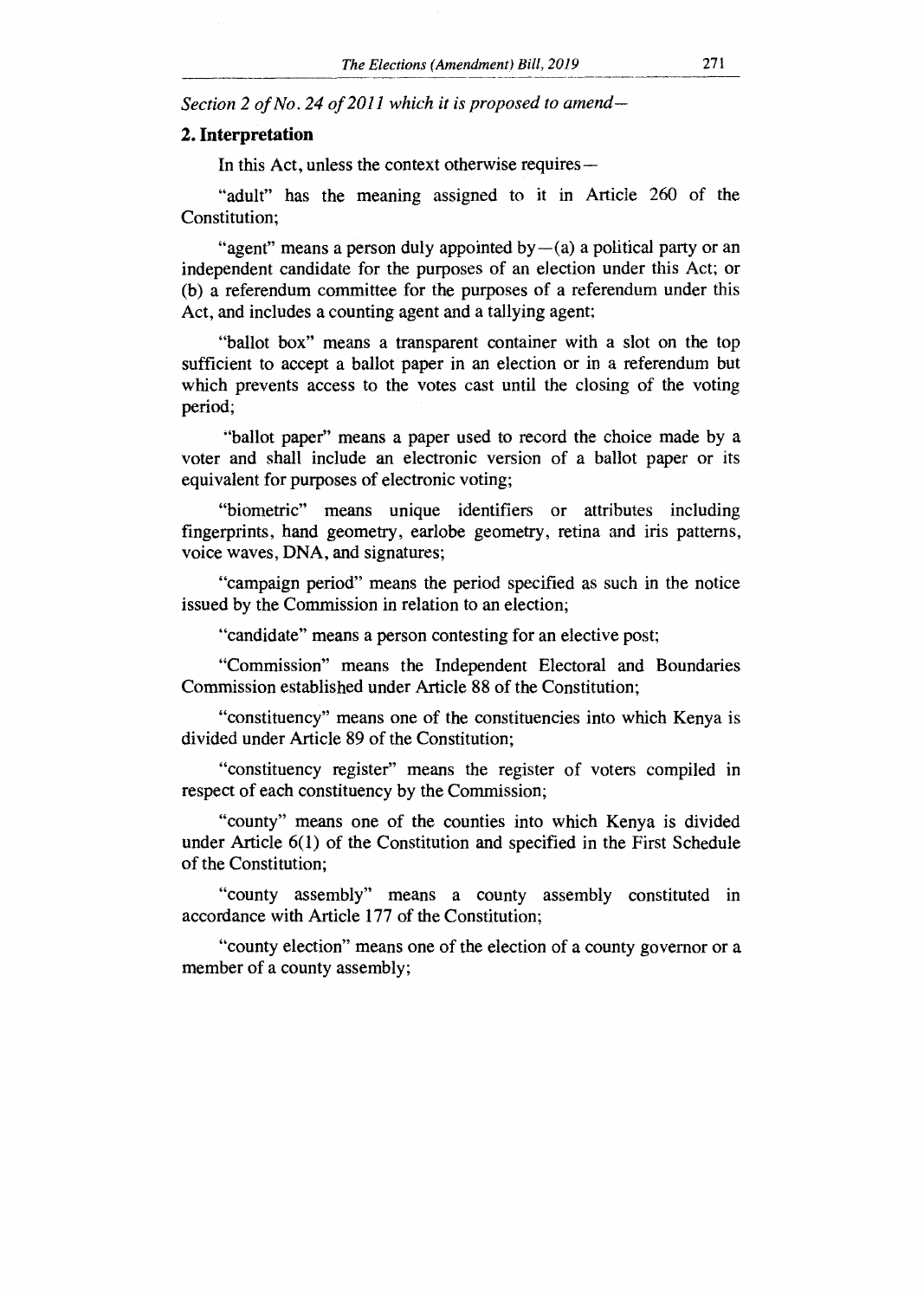"disability" has the meaning assigned to it in Article 260 of the Constitution;

"election" means a presidential, parliamentary or county election and includes a by-election;

"electoral area" means a constituency, a county or a ward;

"election court" means the Supreme Court in exercise of the jurisdiction conferred upon it by Article 163(3)(a) or the High Court in the exercise of the jurisdiction conferred upon it by Article 165(3)(a) of the Constitution or the Resident Magistrate's Court designated by the Chief Justice in accordance with section 75 of this Act;

"election material" means ballot boxes, ballot papers, counterfoils, envelopes, packets statements and other documents used in connection with voting in an election and includes information technology equipment for voting, the voting compartments, instruments, seals and other materials and things required for the purpose of conducting an election;

"election offence" means an offence under this Act;

"elections officer" means a person appointed by the Commission for the purposes of conducting an election under this Act;

"election period" means the period between the publication of a notice by the Commission for a presidential, parliamentary or county election under sections 14, 16, 17 and 19 and the Gazettement of the election results;

"election results" means the declared outcome of the casting of votes by voters at an election;

"harambee" means the public collection of monies or other property in aid or support of a cause or a project;

"identification document" means a Kenyan national identification card or a Kenyan passport;

"illegal practice" means an offence specified in Part VI; "independent candidate" means a candidate for presidential, parliamentary or county elections who is not a member of a political party;

"integrated electronic electoral system" refers to a system that includes biometric voter registration, biometric voter identification and electronic result transmission system.

"nomination" means the submission to the Commission of the name of a candidate in accordance with the Constitution and this Act;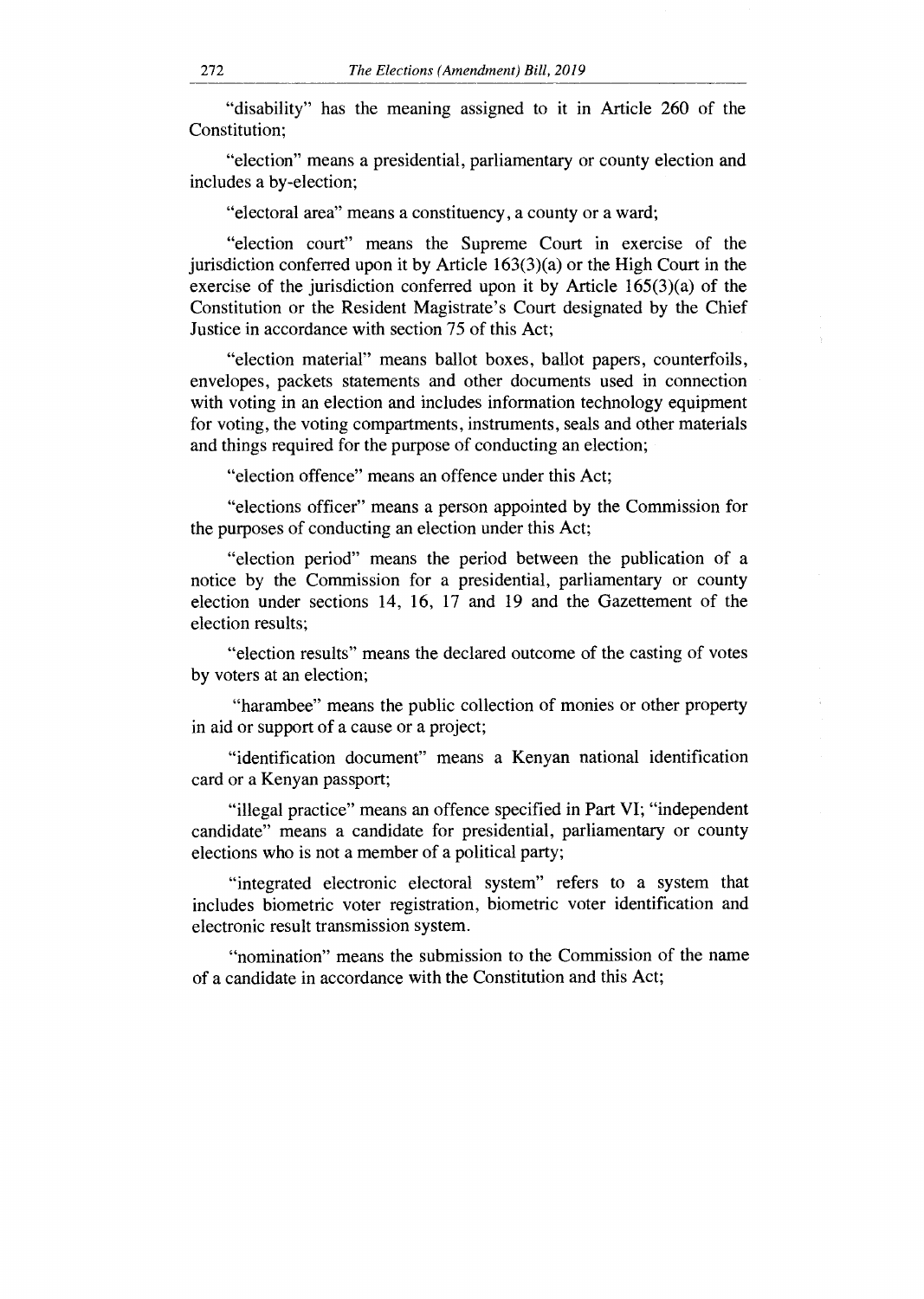"nomination day" in respect of an election, means the day gazetted at least sixty days before an election by the Commission as the day for the nomination of candidates for that election;

"observer" means a person or an organisation accredited by the Commission to observe an election or a referendum;

"parliamentary election" means the election of one or more members of Parliament;

"party list" means a party list prepared by a political party and submitted to the Commission pursuant to and in accordance with Article 90 of the Constitution and sections 28,34,35,36 and 37;

"petition" means an application to the election court under the Constitution or under this Act;

"political party" has the meaning assigned to it in Article 260 of the Constitution;

"polling station" means any room, place, vehicle or vessel set apart and equipped for the casting of votes by voters at an election;

"presidential election" means an election of a President in accordance with Articles 136, 139(1)(b) and  $146(2)(b)$  of the Constitution;

"public officer" has the meaning assigned to it in Article 260 of the Constitution;

"public resources" include —

- (a) any vehicle, or equipment owned by or in the possession; or
- (b) premises owned or occupied by, any government, state organ, statutory corporation or a company in which the Government owns a controlling interest; "referendum" means a poll held under Part V;

"referendum committee" means a national or a parliamentary constituency committee comprising of persons intending to support or oppose a referendum question;

"referendum officer" means a person appointed by the Commission for the purpose of conducting a referendum;

"referendum question" means a question upon which voters shall vote in a referendum as specified in section 49;

"registration officer" means a person appointed by the Commission for the purpose of preparing a register of voters;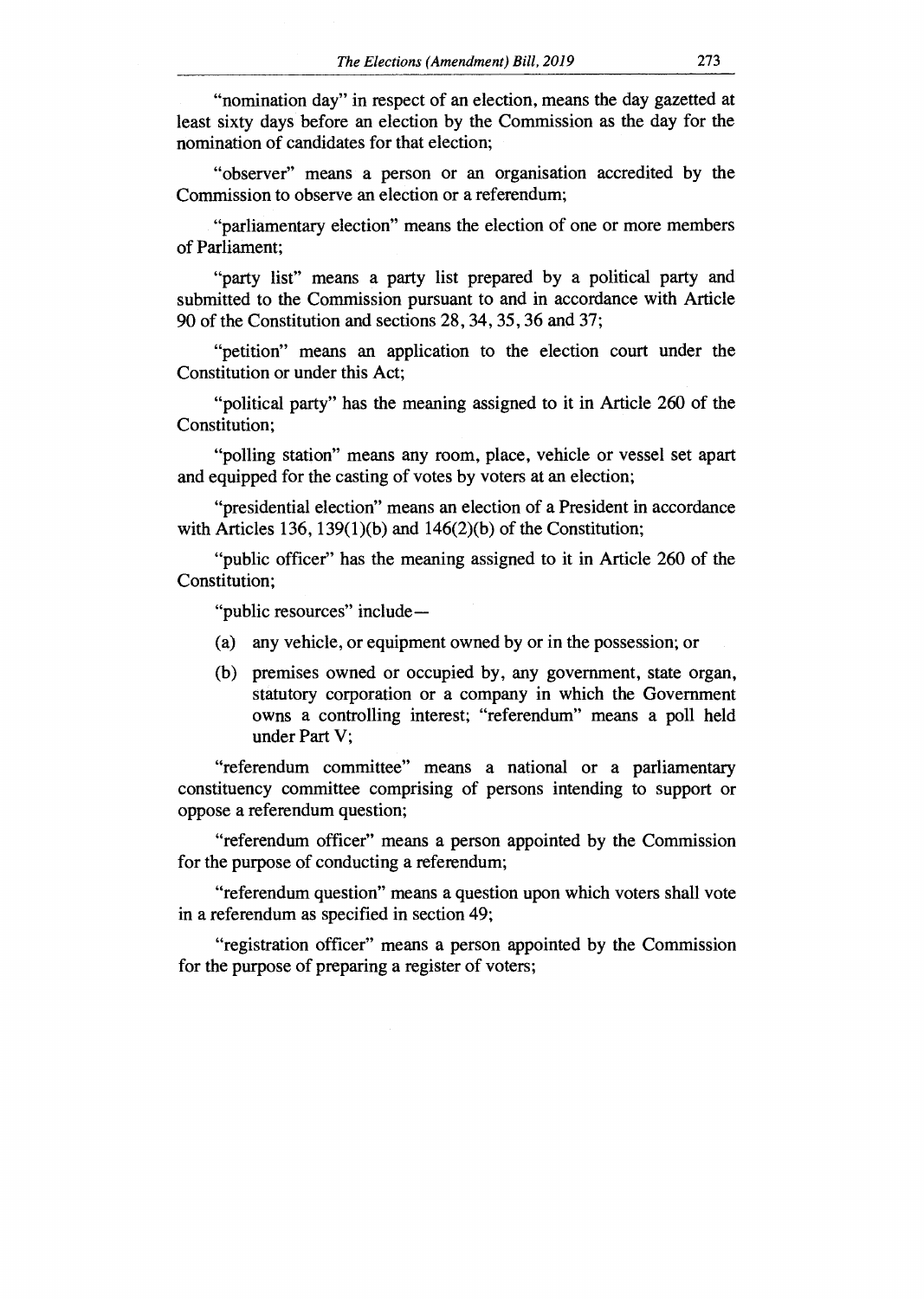"Register of Voters" means a current register of persons entitled to vote at an election prepared in accordance with section 3 and includes a register that is compiled electronically;

"returning officer" means a person appointed by the Commission for the purpose of conducting an election under this Act;

"supporter" means a voter who supports the nomination of a candidate;

"vessel" includes any ship, boat or any other description of vessel used in navigation;

"voter" means a person whose name is included in a current register of voters;

"voter's card" deleted by Act No. 12 of 2012, Sch.;

"voting period" means the period specified as such in the notice issued by the Commission in relation to an election;

"ward" means an electoral area within a county delimited in accordance with Article 89 of the Constitution.

*Section 109 of No. 24 of 2011 which it is proposed to amend-*

109. Regulations

(1) The Commission may make regulations generally for the better carrying out of the purposes and provisions of this Act, and in particular, but without prejudice to the generality of the foregoing, may make regulations to—

- (a) prescribe the manner in which registers of voters shall be compiled and the manner in which they shall be revised;
- (b) prescribe the procedure for registration and issuance of voters cards and provide for the progressive registration of Kenyan citizens living abroad prisoner;
- (c) to provide for the regulation of the process by which parties nominate candidates for elections;
- (d) to provide for the manner of nomination, allocation and reallocation of special seats and mechanisms for resolving disputes arising out of such nomination, allocation and reallocation;
- (e) prescribe the procedure for making and determining claims to be registered and objections to registration;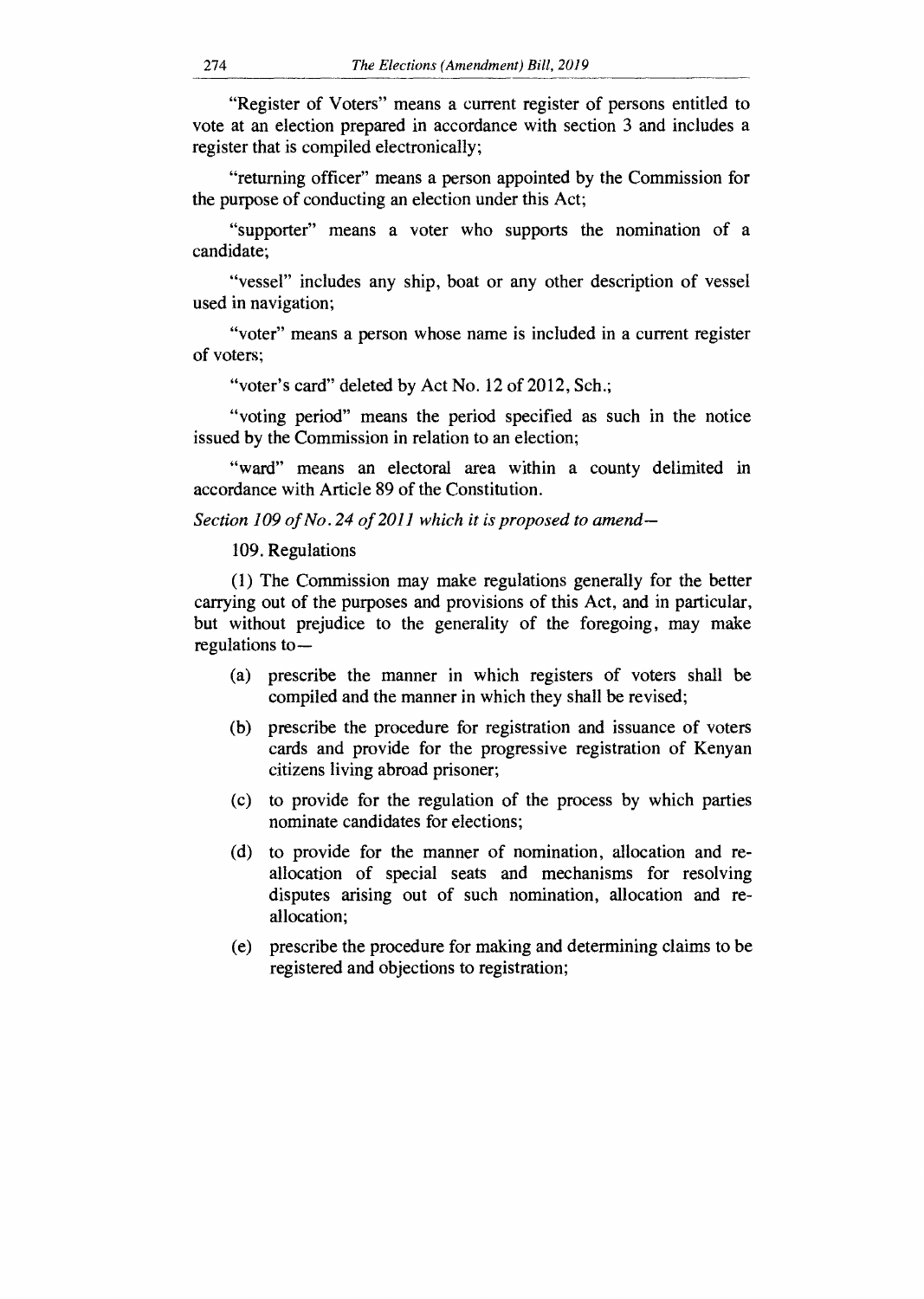- (f) authorize any registration officer to consider or determine any application, claim, objection or appeal, to summon any person to appear before them and give evidence on oath, and to administer an oath for that purpose and to order the production of any document relevant to any issue which the officer is required to consider and determine;
- (g) provide for the division of constituencies into units for the purpose of the registration of voters;
- (h) prescribe the conditions under which elections may be held in accordance with the provisions of the Constitution, this Act or any other written law relating to elections;
- (i) prescribe the amount of the deposit to be paid by or on behalf of candidates at all elections and the circumstances in which the deposit may be forfeited;
- (j) provide for the appointment of officers to preside at polling stations;
- (k) prescribe the facilities to be provided at polling stations and the persons who may be admitted to polling stations;
- (1) prescribe the place and manner in which votes may be cast and the construction and scaling of ballot boxes and provide for the issue of ballot papers to voters;
- (m) provide for the manner in which, and the person by whom any question as to the identity of any person claiming the right to vote shall be determined;
- (n) provide for the manner in which a voter who is not able to read or write may vote or be assisted in voting;
- (o) provide for the manner in which a voter with special needs including a person with a disability may vote or be assisted in voting;
- (p) prescribe the procedure to be followed in the counting of votes and the circumstances in which votes may be rejected by a returning officer as being invalid;
- (q) prescribe conditions for the use of private motor vehicles, vessels or buildings at elections;
- (r) prescribe the facilities to be provided during the electoral process and in particular, for voting by electronic machines and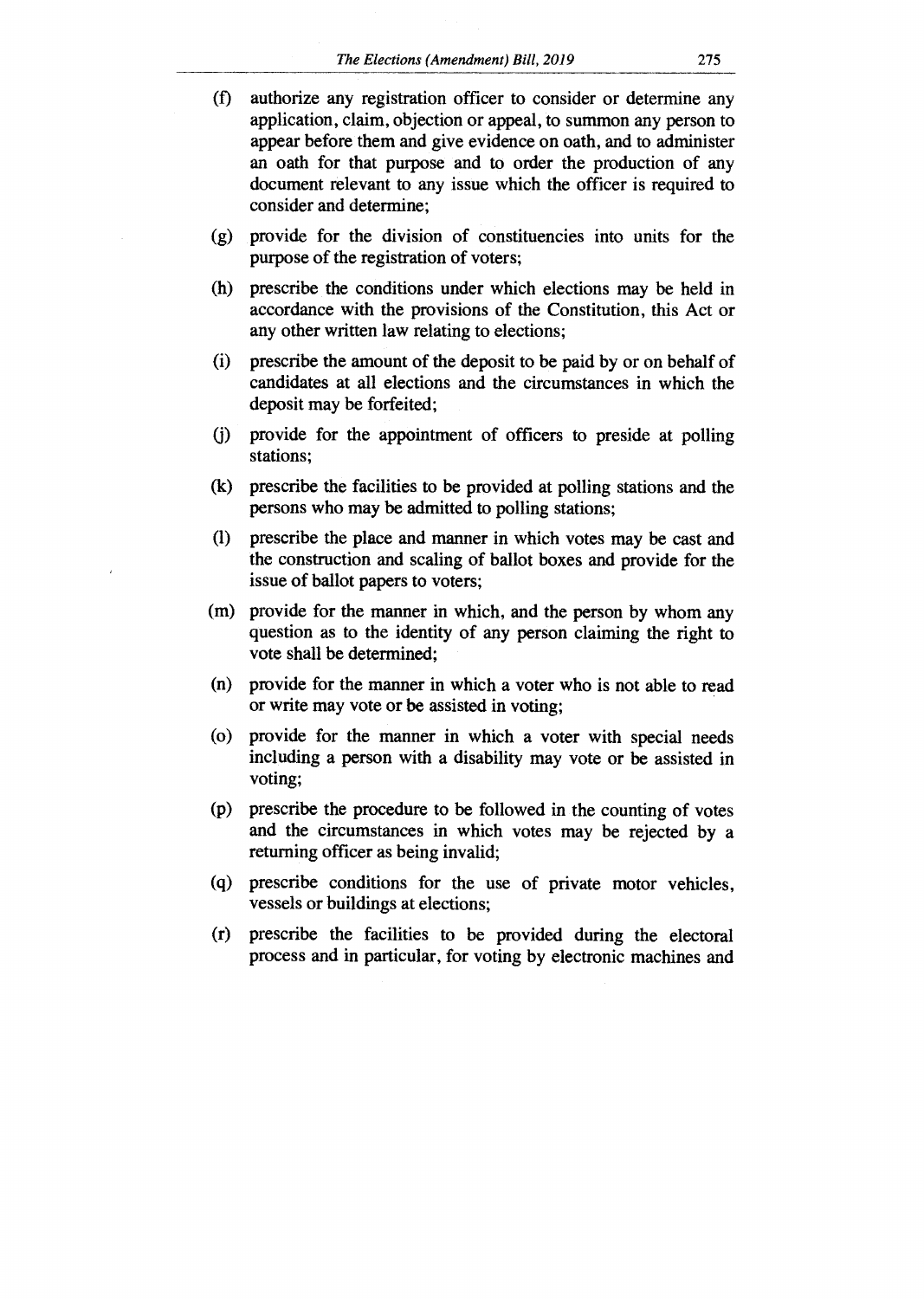the persons entitled so to vote and the circumstances in which persons may so vote;

- (s) provide for the allocation by the Commission, in a just and equitable manner of the use of state owned radio and television broadcasting services during any election period;
- (t) prescribe the procedure to be adopted by the public in making representations for the alteration of electoral area boundaries;
- (u) prescribe the forms which may be used under this Act and the fees in respect of anything to be done under this Act;
- (v) prescribe the procedure for advance voting for special categories including patients admitted in hospital, pastoralists, armed forces, elections officers and other citizens of Kenya providing essential services;
- (w) prescribe the procedure for voting for citizens residing outside Kenya;
- (x) provide for complaints resolution mechanisms and for the manner of settlement of electoral disputes;
- (y) provide for the conduct of election observers, the media, monitors and evaluators and organisations carrying out civic and voter education;
- (z) provide with reasonable grounds for the postponement of elections;
	- (aa) provide for mechanisms for carrying out effective voter education;
	- (bb) provide for the mode of declaration of the result of an election;
	- (cc) prescribe the manner of enforcing the Electoral Code of Conduct; or
	- (dd) provide for the conduct of campaigns during a referendum or an election;
	- (ee) provide for the financing of campaigns during a referendum or an election;
	- (ff) prescribe anything which is required to be prescribed or is necessary or desirable for the better giving effect to this Act.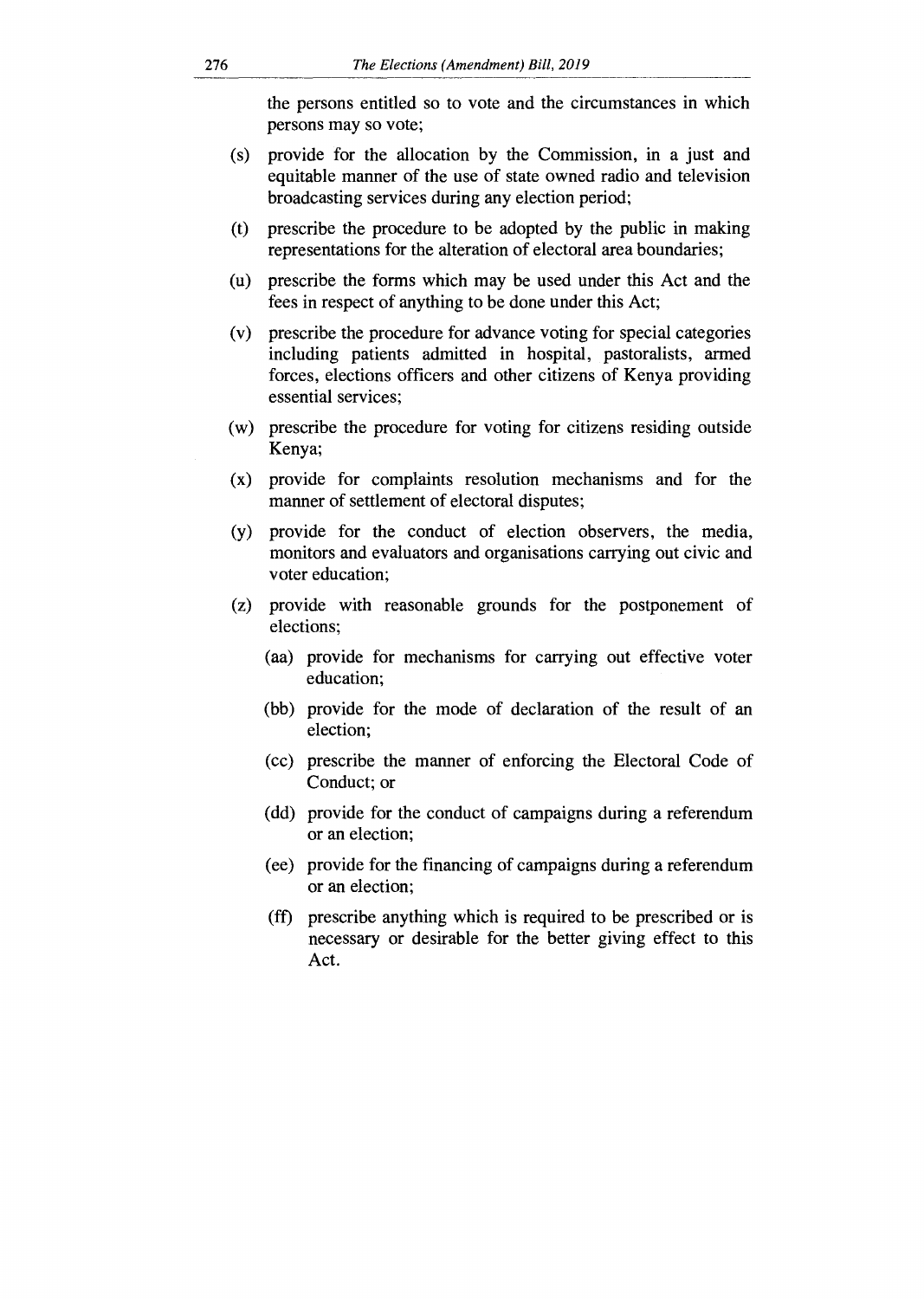(2) The power to make regulations conferred on the Commission under this Act shall be —

- (a) for the purpose and objective of giving effect to the Constitution and this Act;
- (b) limited to the nature and scope specifically stipulated in the Constitution and this Act; and
- (c) based on the general principles and standards contained in the Constitution and this Act.

(3) The power to make regulations shall be exercised only after a draft of the proposed regulations has been approved by the National Assembly, at least four months preceding a general election: Provided that this applies to the first general election under this Act.

(4) The Commission shall publish in the Gazette, not later than sixty days prior to the date of a general election, the regulations approved by the National Assembly under subsection (3).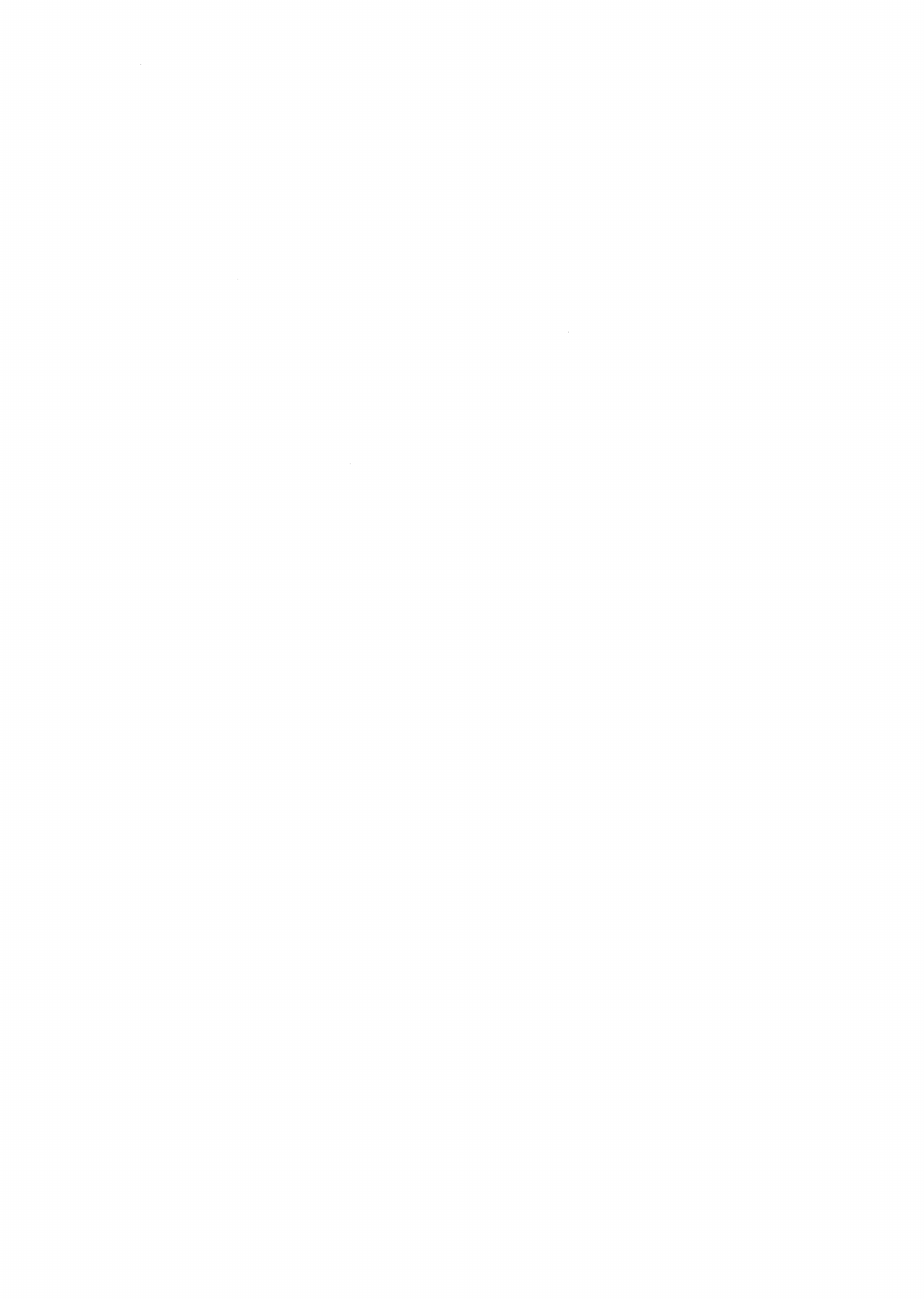$\label{eq:2.1} \mathcal{L}(\mathcal{L}^{\text{max}}_{\text{max}}(\mathcal{L}^{\text{max}}_{\text{max}})) \leq \frac{1}{2} \sum_{i=1}^{2} \frac{1}{\left(\sum_{i=1}^{n} \mathcal{L}^{\text{max}}_{\text{max}}\right)^2} \left(\sum_{i=1}^{n} \mathcal{L}^{\text{max}}_{\text{max}}\right)^2.$